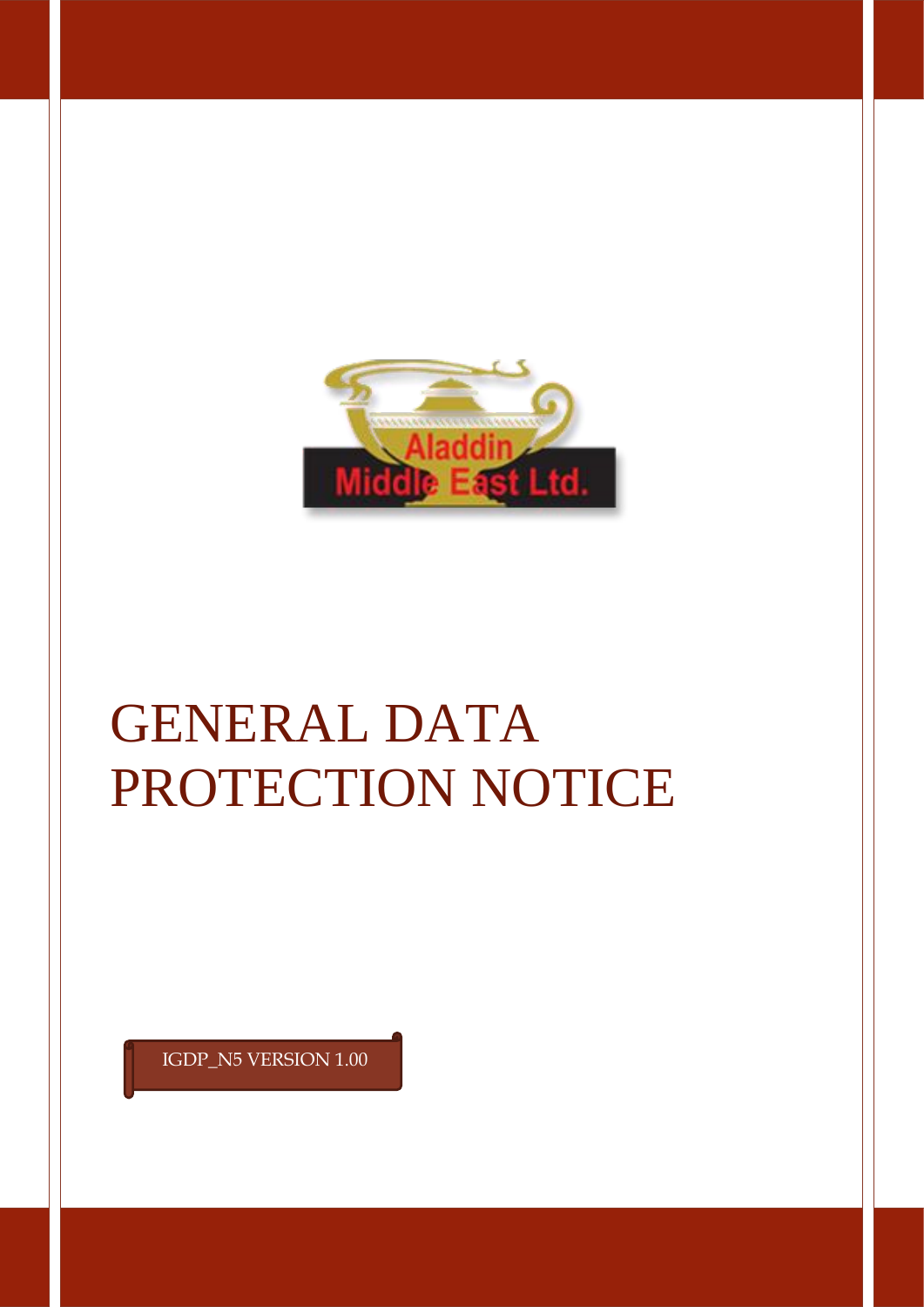# **Aladdin Middle East Limited – Turkey Branch Office**

# **GENERAL DATA PROTECTION NOTICE**

Aladdin Middle East Limited – Turkey Branch Office (hereinafter referred as the "Company") is pleased that you have visited our website and are interested in our company, products and services. It is important to us to protect your personal data during handling throughout the entire business process pursuant to Law No. 6698 On Personal Data Protection (hereinafter referred as the "Law") and our corporate policies and codes of practice. In the following, we explain what information Company collects and process personal data as "Data Controller" and categories of information listed below as per Article 10 of the Law:

a) Who is the data controller that this Privacy Notice applies for the data processing carried out,

b) How the Company collects personal data for its business activities and how this information is used;

c) What are the purposes of and the legal basis for the processing of personal data? For what purposes and to whom personal data can be transferred?

d) What are data subjects' right with respect to their personal data and how their rights can be used?

#### **1. DATA CONTROLLER**

This Privacy Notice applies for the data processing carried out by Aladdin Middle East Limited – Turkey Branch Office having its registered office at the following address: Karum İş Merkezi İran Caddesi No:21/394 Kavaklıdere Çankaya/Ankara/Turkey.

#### **2. WHAT ARE THE PURPOSES OF DATA PROCESSING?**

The Company processes many types of data within the scope of its business activities such as gathering, processing and transferring the necessary information and data for the purposes of exploration, extraction and production of crude oil and other activities mentioned in Company's Articles of Association. We also process personal data electronically, verbally and in paper form pursuant to Turkish Petroleum Law No.6491 and other applicable legislation, the administrative regulations of the Energy Market Regulatory Authority, the Revenue Administration and other competent public institutions and in order to honor our contractual obligations.

We process your personal data in compliance with conditions and purposes specified in Articles 5 and 6 of the Law for the purposes of the legitimate interests pursued by the Company, conducting necessary organizational studies in order to offer our services to our business partners and clients, ensuring the security of legal and commercial transactions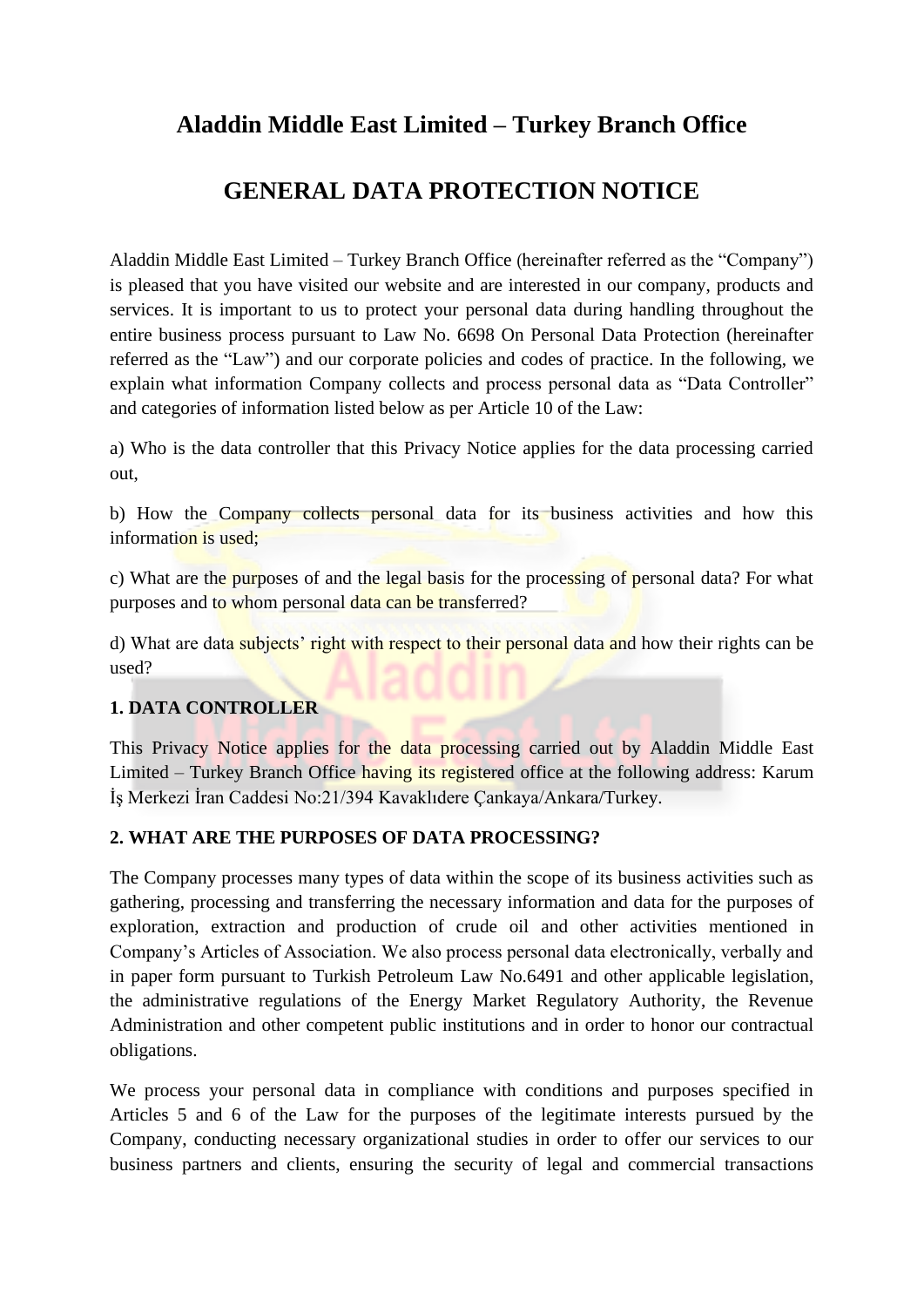entered into by the Company and relevant stakeholders, in order to ensure secure communications with the public and business partners, ensuring security of Company premises, responding to public and private requests and complaints, for making arrangements for corporate organizations, legal compliance, supervision of business activities, conducting financial transactions, identifying and implementing our corporate strategies etc.

In order to obtain detailed information regarding Company's purposes and modalities of personal data processing operations please refer to our Data Protection and Processing Policiy available at [https://aladdinmiddleeast.com.](https://aladdinmiddleeast.com/)

## **3. WITH WHOM WE SHARE YOUR DATA?**

We share your personal data with company headquarters located abroad, our business partners, affiliates, subsidiaries and common ventures for the following purposes: to implement human resources policies of our company, to ensure the legal and commercial security of our company and those who conduct business with our Company, to determine and implement the commercial and business strategies of our company with the consent of data subjects or if processing is necessary for the purposes of the legitimate interests pursued by the Company or by a third party, except where such interests are overridden by the interests or fundamental rights and freedoms of the data subject and in order to comply with our legal obligations with competent public authorities subject to conditions described in Articles 8 and 9 of the Law. For detailed information about Company shareholders and affiliates please visit https://aladdinmiddleeast.com

#### **4. Why and How we process your data?**

We gather your personal data through technical and procedural methods performed in different channels such as the website, all kinds of verbal, written and electronic media and physical channels; to be able to present the products and services we offer in line with the above-mentioned purposes within the determined legal framework and to carry out our commercial activities within this framework. We further process your data within the based on the relevant legislation, contracts, our contractual obligations, commercial practice and principles of bona fide. Your personal data collected for aforementioned reasons are shared with third parties within the scope of the personal data processing conditions and purposes specified in Articles 5 and 6 of the Law No.6698. and section (2) and (3) of this Notice.

### **5. Your rights in relation to your data**

The Article 11 of the Law on data protection gives you certain rights in relation to the data we hold on you. These are:

a) the right to be informed. This means that we must tell you how we use your data, and this is the purpose of this privacy notice;

b) the right of access. You have the right to access the data that we hold on you. To do so, you should make a subject access request. You can read more about this in our Code of Practice for Subject Access Request which is available on our website as outlined above or paper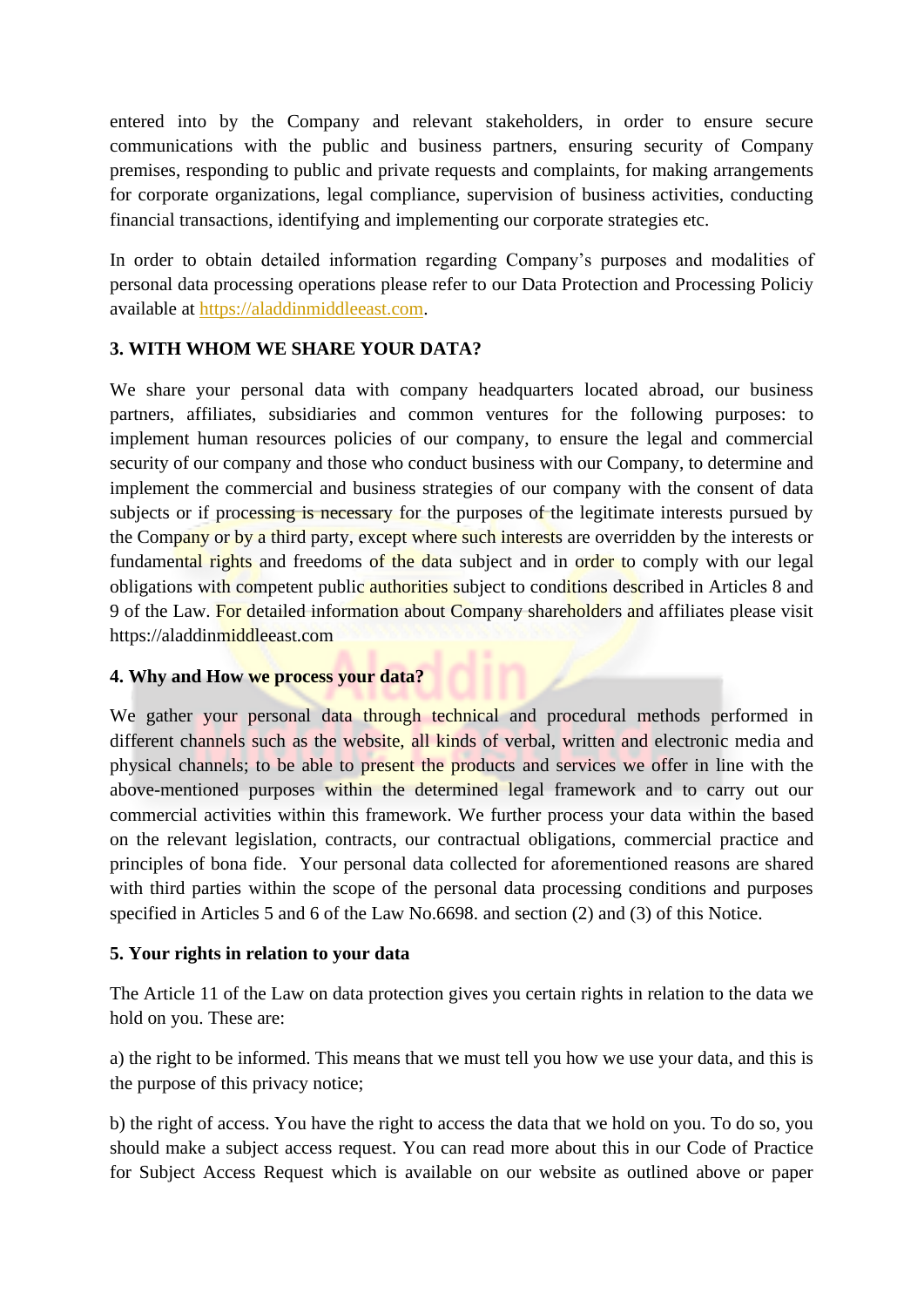copies can be obtained by mail to our correspondence address mentioned above for the attention of Data Protection Liaison Officer whose contact details are shown at the end of this privacy notice.

c) the right for any inaccuracies to be corrected. If any data that we hold about you is incomplete or inaccurate, you are able to require us to correct it:

d) the right to have information deleted. If you would like us to stop processing your data, you have the right to ask us to delete it from our systems where you believe there is no reason for us to continue processing it;

e) the right to restrict the processing of the data. For example, if you believe the data we hold is incorrect, we will stop processing the data (whilst still holding it) until we have ensured that the data is correct;

f) the right to portability. You may transfer the data that we hold on you for your own purposes;

g) the right to object to the inclusion of any information. You have the right to object to the way we use your data where we are using it for our legitimate interests;

h) the right to regulate any automated decision-making and profiling of personal data. You have a right not to be subject to automated decision-making in way that adversely affects your legal rights.

Where you have provided consent to our use of your data, you also have the unrestricted right to withdraw that consent at any time. Withdrawing your consent means that we will stop processing the data that you had previously given us consent to use. There will be no consequences for withdrawing your consent. However, in some cases, we may continue to use the data where so permitted by having a legitimate reason for doing so.

#### i) right to make a complaint

Finally, you can lodge a complaint with the supervisory authority responsible (KVKK) for compliance with personal data protection obligations. If your application is declined, the response is found unsatisfactory or the response is not given in due time, the data subject may file a complaint with the supervisory authority within thirty days starting from the notification of the response of the data controller, or within sixty days as of the application date, in any case. Please visit the following web site in order to obtain more information on how you can use your right to make a complaint:<https://www.kvkk.gov.tr/Icerik/2063/Sikayet-Hakki>

As per Article 13 of the Law, subject access requests must be made in writing and can be made in either hard copy format or electronically.

Within this framework, the applications to be made to the Company in "written" form can be done by printing out and signing this form. You must include specific details of the data you wish to see in your request as this will enable a more efficient response from the Company. We may need to contact you for further details on your request if insufficient information is